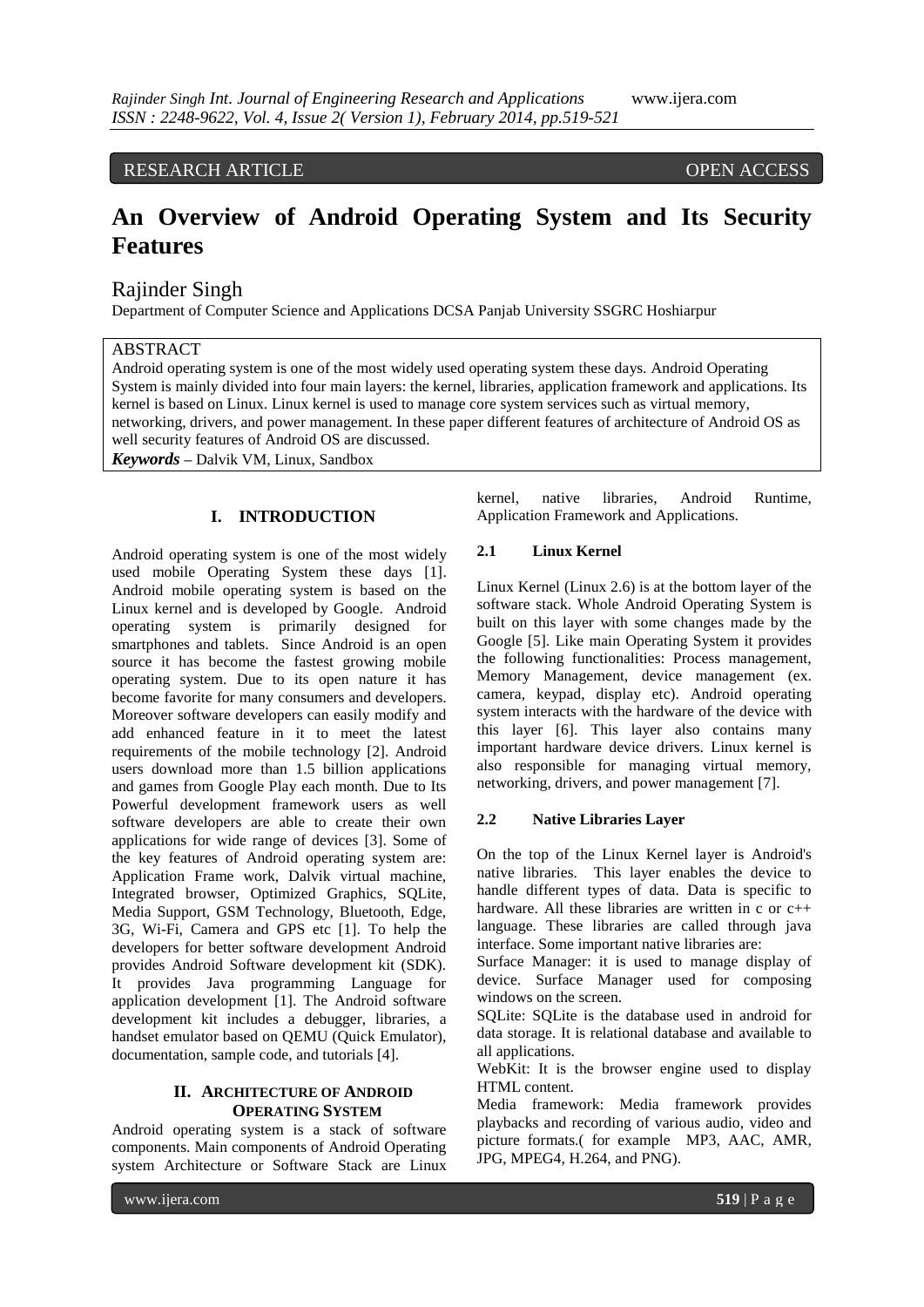Free Type: Bitmap and Font Rendering OpenGL | ES: Used to render 2D or 3D graphics content to the screen libc: It contains System related C libraries [5].

## **2.3 Android Runtime**

Android Runtime consists of Dalvik Virtual machine and Core Java libraries. It is located on the same level as the library layer [5]. Dalvik Virtual Machine is a type of Java Virtual Machine used for running applications on Android device. The Dalvik VM enables every Android application to run in its own process, with its own instance of the Dalvik virtual machine. The Dalvik VM allows multiple instance of Virtual machine to be created simultaneously providing security, isolation, memory management and threading support [8]. Unlike Java VM which is process-based, Dalvik Virtual Machine is registerbase. Dalvik Virtual Machine run .dex files which are created from .class file by dx tool. dx tool is included in Android SDK. DVM is optimized for low processing power and low memory environments. DVM is developed by Dan Bornstein from Google [9].

## **2.4 Application Framework**

The Application Framework layer provides many higher-level services or major APIs to applications in the form of Java classes. Application developers are allowed to make use of these services in their applications [6]. These are the blocks with which developer's applications directly interact. Important blocks of Application framework are:

Activity Manager: It manages the life cycle of applications.

Content Providers: It is used to manage the data sharing between applications, manages how to access data from other applications.

Telephony Manager: it manages all voice call related functionalities.

Location Manager: It is used for Location management, using GPS or cell tower.

Resource Manager: Manage the various types of resources used in Application [8].

## **2.5 Application Layer**

The Applications Layer is the top layer in the Android architecture. Some applications come preinstalled with every device, such as: SMS client app, Dialer, Web browser and Contact manager. A developer can write his own application and can replace it with the existing application [8].

## **III. DIFFERENT SECURITY FEATURES OF ANDROID OS**

Android Operating system should ensure the security of users, user's data, applications, the device, and the network. To achieve the security of these components Android provides these key security features [10]:1) Security at the Operating System level through the Linux kernel. 2) Application sandbox for all applications 3) Secure interprocess communication. 4) Application signing. 5) Application-defined and user-granted permissions.

## **3.1 Linux Kernel**

Android operating system is based on Linux kernel. Due to its open source nature it is researched, attacked and fixed by many research developers. So Linux has become stable and secure kernel.

Linux kernel provides Android with several key security features including:

a) A user-based permissions model

In the Linux file system each file and directories has three user based permissions. owner, group, other users. owner - The Owner permissions apply only the owner of the file or directory. group - The group permissions apply only to the group that has been assigned to the file or directory. other users - The other Users permissions apply to all other users on the system. Each file or directory has three basic permission types: read - The read permission means user's ability to read the contents of the file. write write permissions mean's user's ability to write or edit a file or directory. execute - The execute permission means user's ability to execute a file or view the contents of a directory [11]. This permission model ensures that proper security is maintained while accessing android files.

b) Process isolation:

The Android operating system assigns a unique user ID (UID) to each Android application and runs it as a separate process.

c) Extensible mechanism for secure IPC.

d) The ability to remove unnecessary and insecure parts of the kernel [10].

## **3.2 The Application Sandbox**

A sandbox is a security mechanism for separating running programs and limiting the resources of the device to application. It is often used to execute untested code or programs from untrusted users and untrusted websites. By using sandboxing technique limited access to device's resources is given. Therefore security of the system is increased. Sandboxing technology is frequently used to test unverified programs which may contain a virus or other malware code, without allowing the software or